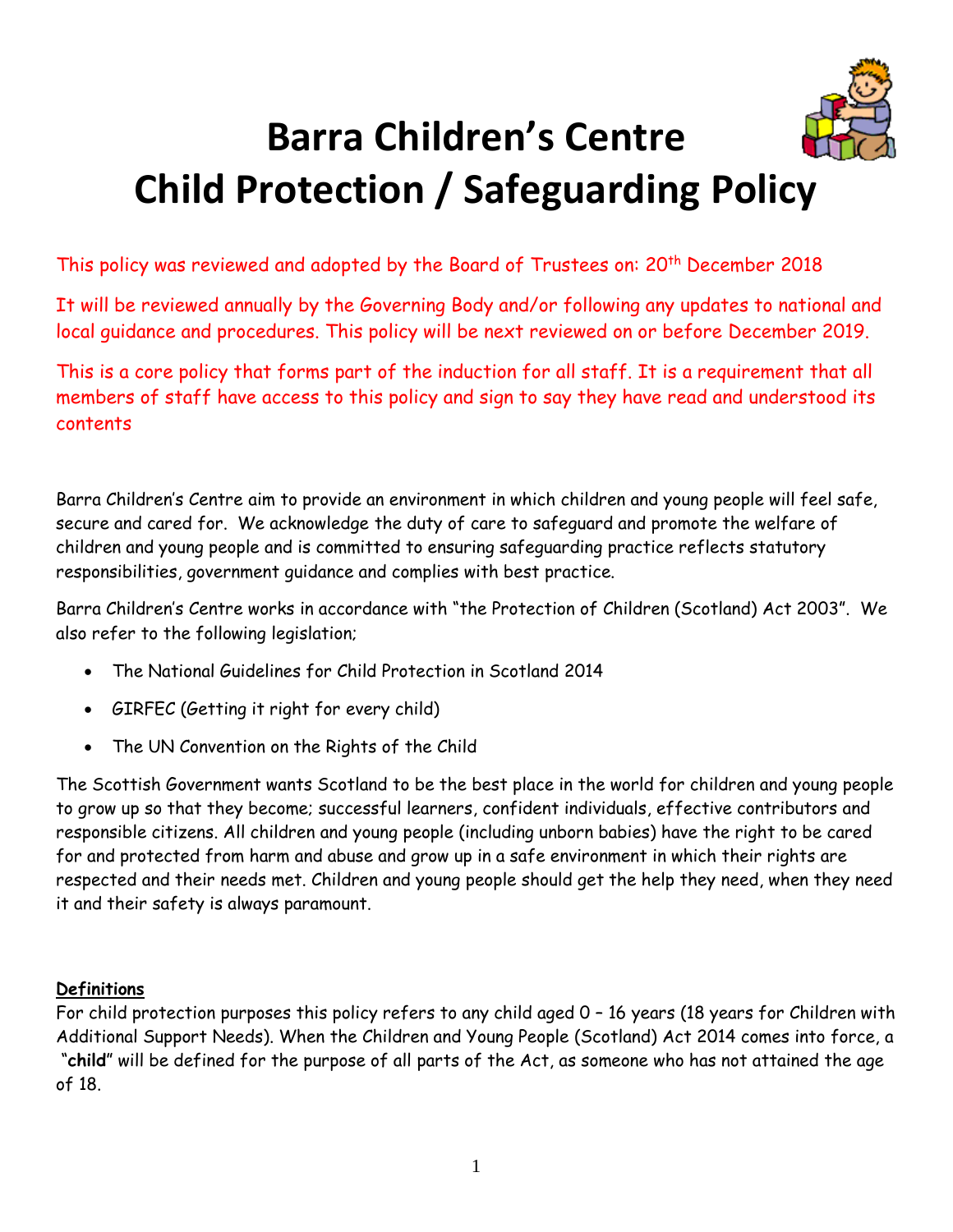A **parent** is defined as any person who has parental responsibilities over a child. For example: a mother or father. We may also include in this; foster and adoptive parents and carers, including those who may have substantial care of a child.

A **childcarer**: These people may not have specific parental responsibilities but nonetheless have a duty of care for the child.

## **What is Child Abuse?**

Child Abuse is the term used to describe ways in which children are intentionally or inadvertently harmed or placed at risk of harm, usually by adults, and often by people that they trust.

## **Categories of Abuse**

**Physical Injury**: This is defined as any injury inflicted or knowingly not prevented by any person having custody or care of a child. Physical abuse is often defined by injuries that cannot be explained by the normal play activities of a child, and is defined as hitting or hurting a child on purpose.

**Neglect**: This is defined as the wilful failure to meet the basic needs of a child, for example, not clothing, feeding or caring for a child adequately and leaving them without adequate supervision.

**Emotional Abuse**: This is defined as any abuse or torment which would have an effect on the mental health and wellbeing of a child. Most commonly emotional abuse is categorised as shouting at a child, making a child feel worthless, exposing a child to inappropriate and never punishment and inconsistency of behaviour towards a child.

**Sexual Abuse**: This is defined as the exploitation of children in order to meet the demands of adults or other children. Sexual abuse may include: involvement of children in masturbation, involvement of children in pornographic activity, including taking pornographic photographs and involving children in watching or viewing pornographic materials, involvement of children in sexual activity, including; rape, sodomy, oral sex and sexual intercourse with a child, even with their consent.

**Bullying**: Bullying is defined as any form of abuse on a child which is inflicted upon them by their peers, this abuse can be subtle, including, teasing, being ignored or left out, being pushed or pulled about, or having money or possessions taken.

## **Recognition of Child Abuse**

It is not in the remit of members of staff or volunteers at Barra Children's Centre to identify the specific category of abuse that a child may be experiencing but rather to highlight any causes for concern to the appropriate person and organisations.

The following list although not exhaustive may be indicative of some of the signs and symptoms of child abuse, it should be noted that some children may display some of these signs in times of stress; it does not necessarily mean that they are being abused.

## **Indicators of Abuse**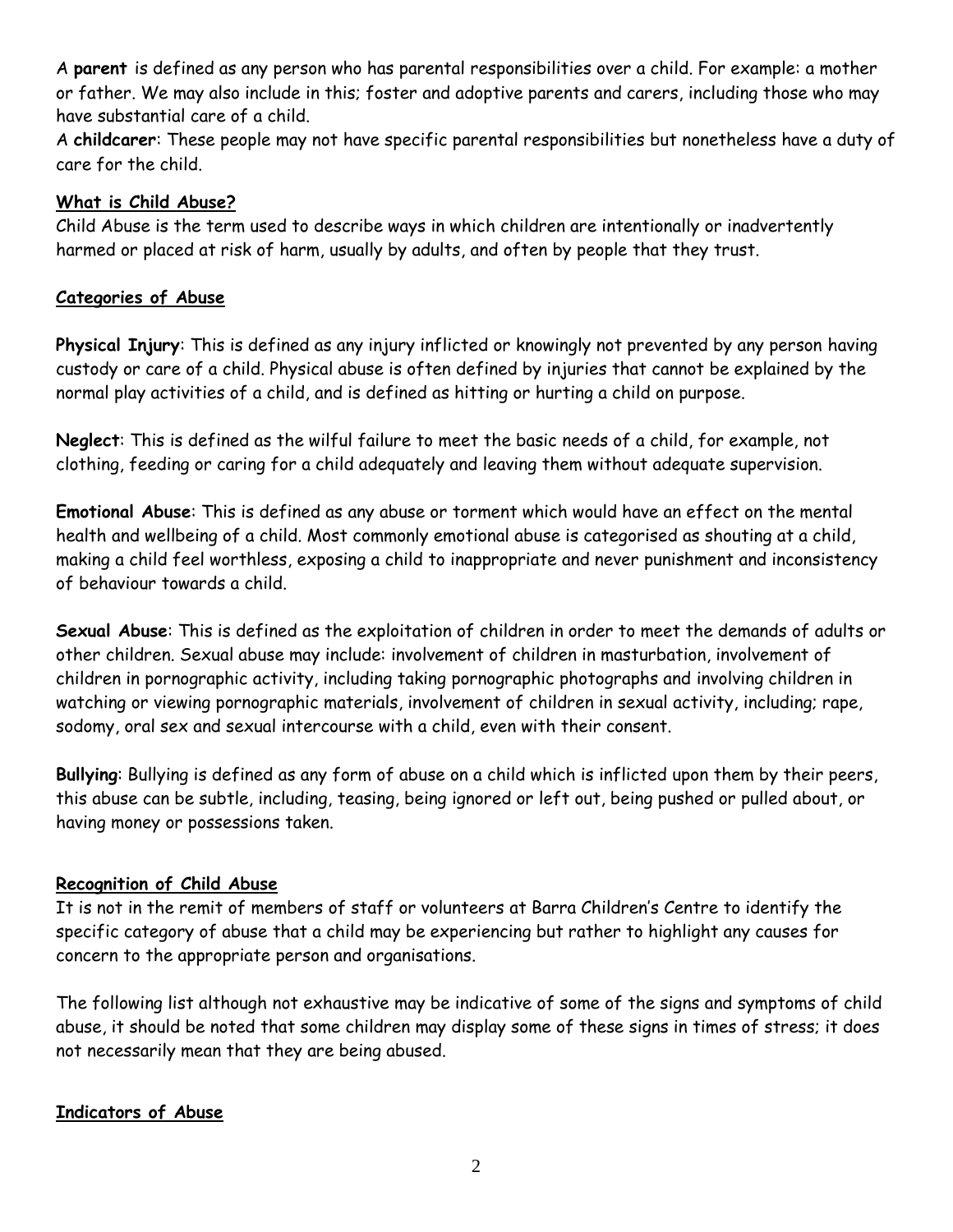- $\ddotplus$  Injuries to the child that are not consistent with the normal play activities of a child, either in position or type.
- $\ddot{+}$  Inconsistent or unreasonable explanation of an injury by a child, parent or carer
- $\ddot{+}$  Inconsistent or inappropriate behaviour such as sexually explicit remarks or actions, mood swings, uncharacteristically quiet/aggressive, severe tantrums.
- $\overline{\phantom{a} \bullet}$  Becoming isolated socially
- Overeating, loss of appetite, weight loss, weight gain.
- $\ddotplus$  Inappropriately dressed or ill-kept and/or dirty
- $\frac{1}{\sqrt{2}}$  Self inflicting injury
- $\downarrow$  Open distrust of, or discomfort with, parent or carer
- $\ddot{+}$  Delayed social development, poor language and speech
- $\pm$  Excessively nervous behaviour, such as rocking or hair twisting
- $\perp$  Low self esteem

## **General indicators of abuse, though often typical of sexual abuse**

- **A** Recurring Abdominal Pain
- $\textcolor{red}{\textbf{#}}$  Reluctance to go home
- $\frac{1}{\sqrt{2}}$  Flinching when approached or touched
- $\ddot{\bullet}$  Recurring headaches

# **Recording and Reporting of an Incident – Suspicions of Abuse**

All staff, volunteers and board members should be aware that any incidents must be recorded. It is also very important for staff to communicate about matters of this kind. If a member of staff suspects that a child is under threat there are a number of steps that must be taken.

1.**Inform** the manager, Theresa Irving. In the event that the manager is not available, one of the designated persons for Child Protection should be contacted; Katie Denehy Lydia Berry

2.**Report** the specific concerns that you have to the manager or the person responsible for child protection for the setting

3.**Record** your suspicions and give them to the manager or the person responsible for child protection for the setting, records of suspicions must include the following information:

- $\triangleright$  The nature of the suspicion
- $\triangleright$  Details of any injury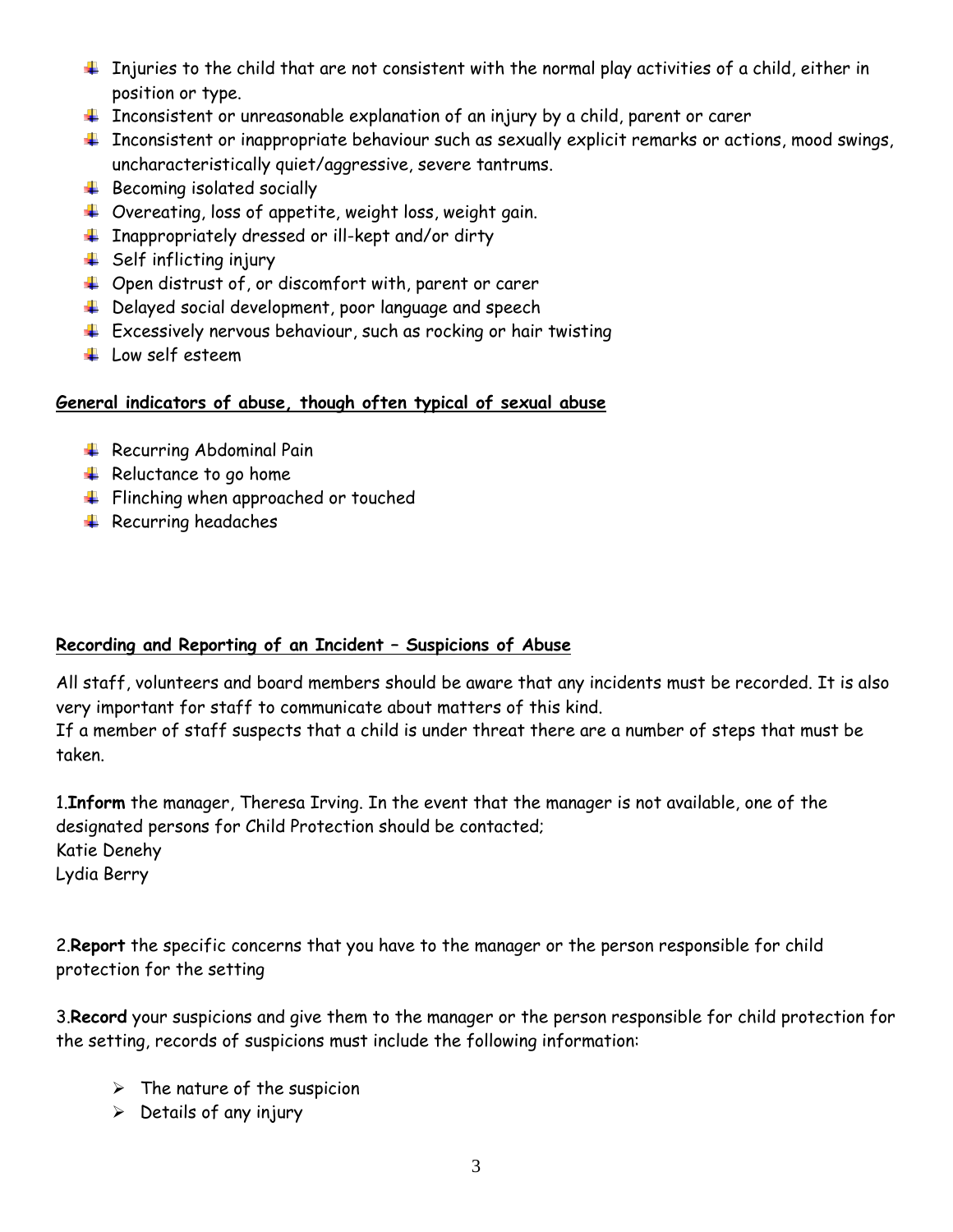- $\triangleright$  Dates, times and names of other adults involved with the child who may substantiate the suspicion
- $\triangleright$  The manager or person in charge will then determine the situation and refer the case to Social Work Children and Families or the police

## **Disclosure of Abuse**

If a child discloses to you that they have been abused, the member of staff should: Inform the child that in order to help them you have to tell your line manager, the member of staff should tell the child who this person is and reassure the child that they can trust them and that they have done the right thing in telling you what has been going on.

Listen to the child and note down what they say to you **in their own words**. It is important at this stage that you do not interrupt the child and you do not ask questions.

Report the disclosure to the owners / manager or person responsible for child protection in the setting the manager will then contact the relevant agency or the police who will investigate the disclosure. If the manager or member of staff dealing with the situation at the time thinks that the case is serious enough to involve Social Work Children and Families immediately, then please contact the social work children and families office on 01871 810431 , or contact social work out of hours service, 01851 701702. If it is felt that the child is in immediate danger then the manager or member of staff should contact the police on 999.

It should be noted that if a member of staff is named in the disclosure the member of staff should be as discrete as possible and inform the owners / manager as soon as possible. In addition to this if a member of staff observes another member of staff harming a child they should report this to the owners / manager who will act according to the Protection of Children (Scotland) Act 2003. In addition to this if the manager is named in the disclosure the member of staff should be discrete and contact the board of directors or any authorities detailed below:

## **General Information on Child Protection**

Child Protection involves several agencies working together, these include; Local Authority, Social Work Departments and Childcare organisations.

In order to maintain the levels of protection, all persons working with children must have a Disclosure / PVG through Disclosure Scotland and have completed an application process, interview and have 2 references.

## **Responding to a Child who confides in you**

- **↓** Stay Calm
- $\frac{1}{2}$  Do not make promises you cannot keep
- **↓** Offer reassurance and support
- $\ddot{\phantom{1}}$  Immediately tell your line manager
- $\ddot{+}$  Record the facts and discussion in the child's own words and give a copy to your manager
- $\ddotplus$  Do not take control of the situation yourself
- $\ddot{\bullet}$  Maintain confidentiality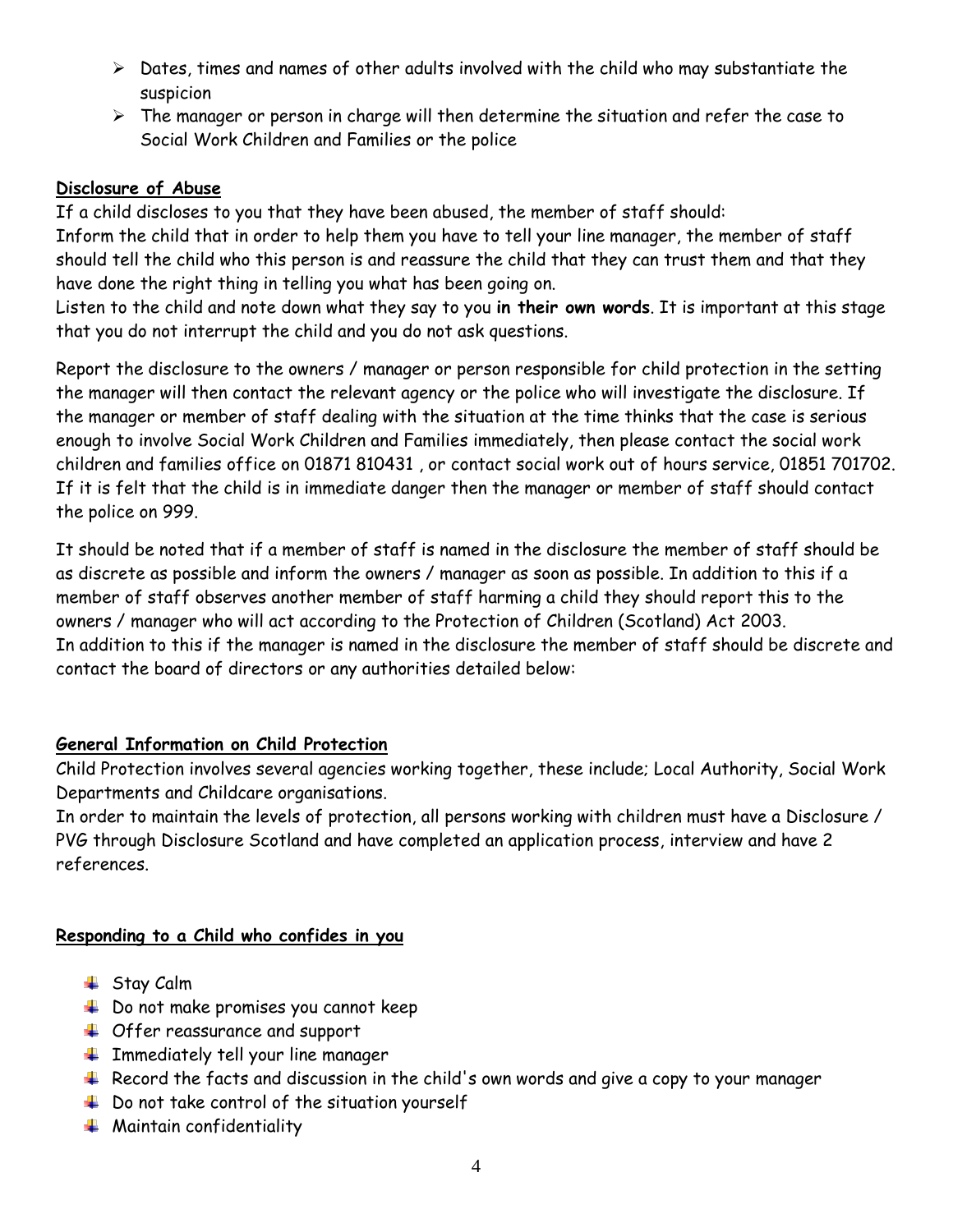- $\overline{\text{#}$  Keep records
- $\ddag$  Talk to the right people

## **End Note**

All parents should be aware that members of staff attend regular child protection training in order that we keep your children safe from harm.

## **Child Protection Code of Conduct**

Barra Children's Centre supports the **Protection of Children Scotland Act 2003** and as such all members of staff are required to abide by the code of conduct as detailed below;

## **All Members of Staff Should:**

- $\circ$  Play your part in helping to develop an ethos where all people matter and are treated with equality, and respect and dignity.
- o Always put the care, welfare and safety needs of a child first.
- $\circ$  Respect a child's right to be involved in making choices and decisions which directly affect them.
- o Listen attentively to any ideas and views a child wants to share with you.
- o Respect a child's culture (for example, their faith and beliefs)
- o Respect a child's right to privacy and personal space.
- o Respond sensitively to children who seem anxious about participating in certain activities
- o Speak to a member of staff immediately if you suspect that a child is experiencing bullying or harassment.
- o Be aware of the vulnerability of some groups of children to being isolated and hurt.
- $\circ$   $\;$  Ensure that when you are working with children you are at least within sight or hearing of other adults.
- o Listen carefully when a child 'tells you' (sometimes through drawings and behaviour as well as words) that they are being harmed and report what you have discovered immediately to your line manager.
	- o Report immediately any suspicion that a child may be at risk of harm or abuse.
	- o Never dismiss what a child tells you as lies or exaggeration
	- $\circ$  Only restrain a child who is at imminent harm of inflicting harm to themselves or others.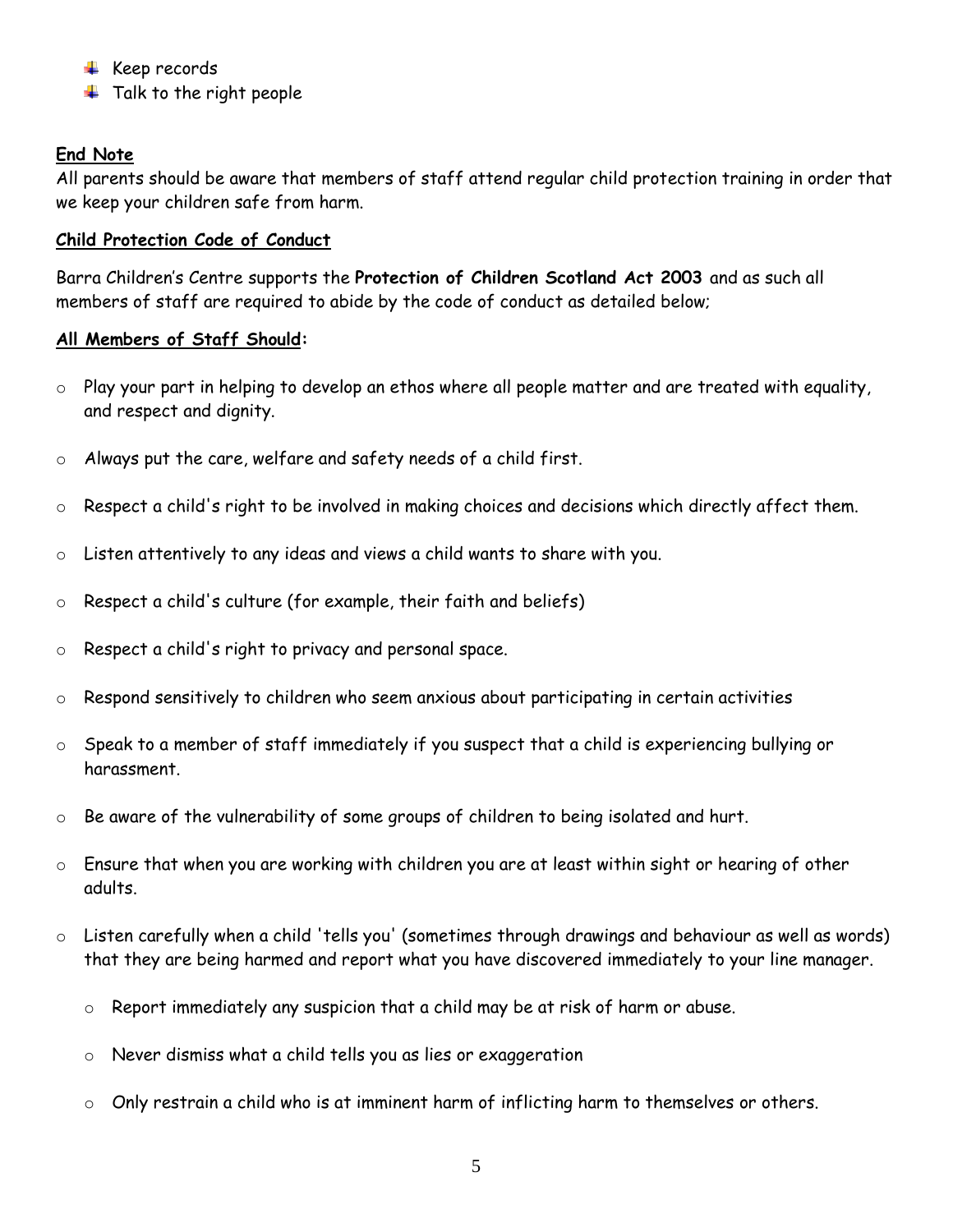Never underestimate the contribution that you can make to the development of safe communities for children.

## **Members of Staff Should Not**:

- o Spend time alone with young people away from others.\*
- $\circ$  Contact young people out with the activity or the project.\*
- $\circ$  Take young people alone in a car on journeys, however short.\*
- $\circ$  Take a young person to your home.\*

\*When occasions arise where it is unavoidable that these things happen, then they should only occur with the full knowledge of your line manager, senior worker or the young person's parents.

## **Members of Staff Should Not**

- $\circ$   $\;\;$  Exaggerate or trivialise another workers concerns about a child or ignore an allegation or suspicion of abuse in the hope that it will either go away or that someone else will deal with it.
- o Discuss personal issues about a child or their family with other people except where it concerns the wellbeing of the child.
- o Be drawn into derogatory remarks or gestures in front of the children or young people.
- o Allow a child or young person to be bullied or harmed by anyone else in the organisation
- o Allow children to swear or use sexualised language unchallenged.

## **Members of Staff Should Never:**

- o Engage in sexually provocative games, including horseplay
- o Never allow others to or yourself engage in touching a child in a sexually provocative manner
- o Never make sexually suggestive comments to a child, even in fun